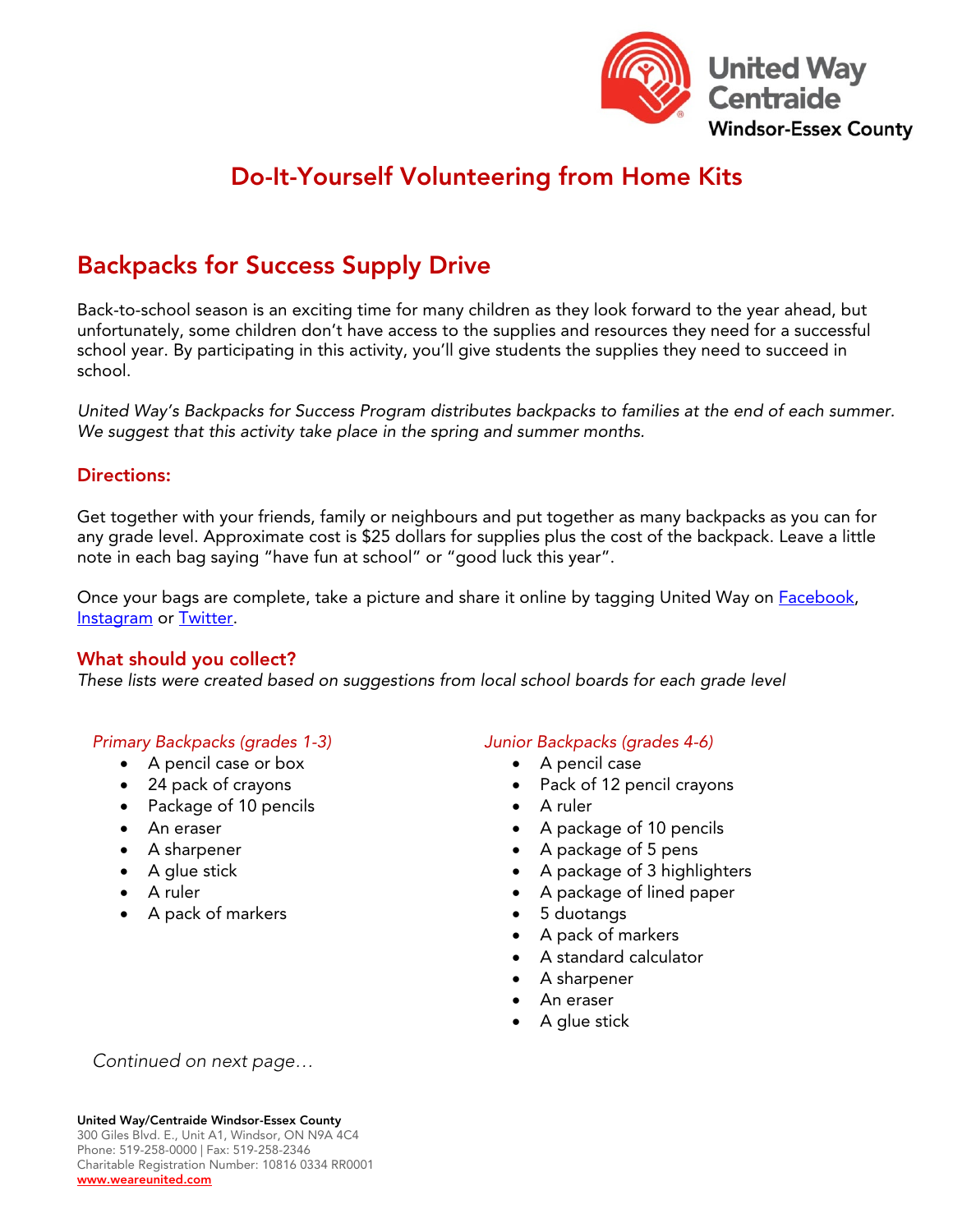

#### *Intermediate Backpacks (grades 7-8)*

- A pencil case
- Pack of 24 pencil crayons
- A ruler
- A package of 10 pencils
- A package of 10 pens
- A package of 3 highlighters
- A package of lined paper
- 2 binders (3 ring)
- 5 duotangs
- A pack of markers
- A standard calculator
- A sharpener
- An eraser
- A glue stick

#### *Secondary Backpacks*

- A pencil case
- Pack of 24 pencil crayons
- A ruler
- A package of 10 pencils
- A package of 10 pens
- A package of 3 highlighters
- A package of lined paper
- 2 binders (3 ring)
- A package of dividers
- 5 duotangs
- A pack of markers
- A scientific calculator
- A sharpener
- An eraser
- A glue stick

#### Donate:

Contact Jessica at *jfazio@weareunited.com* or 519-259-6152 to arrange pick-up or drop-off of your backpacks.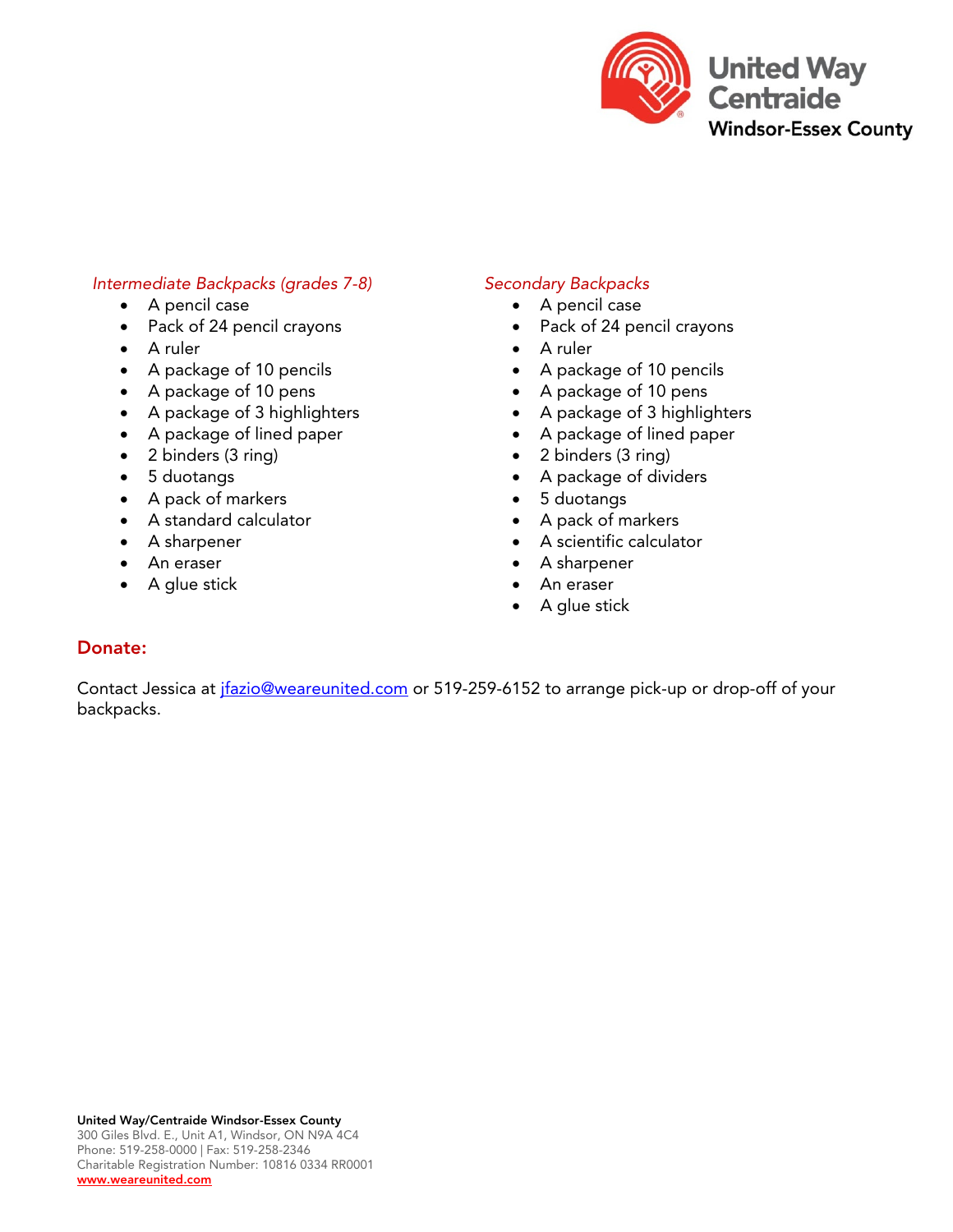

# School Snack Packs

1 in 3 food bank users are children. Food banks have a difficult time keeping up with the increasing demand for snack foods for kids to take to school. Snacks like granola bars, crackers and fruit cups are luxury food items for many kids.

### Directions:

Get together with your friends, family or neighbours and put together snacks into large baggies to be given to directly to families with school-aged children. Approximate cost of a snack pack is \$8 per pack. Leave a little note in each bag saying, "have fun at school" or "enjoy your snack".

Once your bags are complete, take a picture and share it online by tagging United Way on **Facebook**, [Instagram](https://www.instagram.com/unitedwaywe/?hl=en) or [Twitter.](https://twitter.com/UnitedWayWE)

## Snack Pack Ideas

These are suggested snack items that you could include, but feel free to add other items. Keep in mind that snack foods should be in individual packaging with a nut-free label on them. Stay away from fruit snacks, jello, and other snacks including gelatin as it is not suitable for all children.

- Fruit cups (ideally, fruit packed in water, not in jello or syrup)
- Snack Pack pudding
- Granola bars
- Crackers or pretzels
- Popcorn
- Dried fruit or vegetable snacks
- Snack brownies, cookies, or cakes

# Donate:

Contact Jessica at *ifazio@weareunited.com* or 519-259-6152 to arrange pick-up or drop-off of your kits.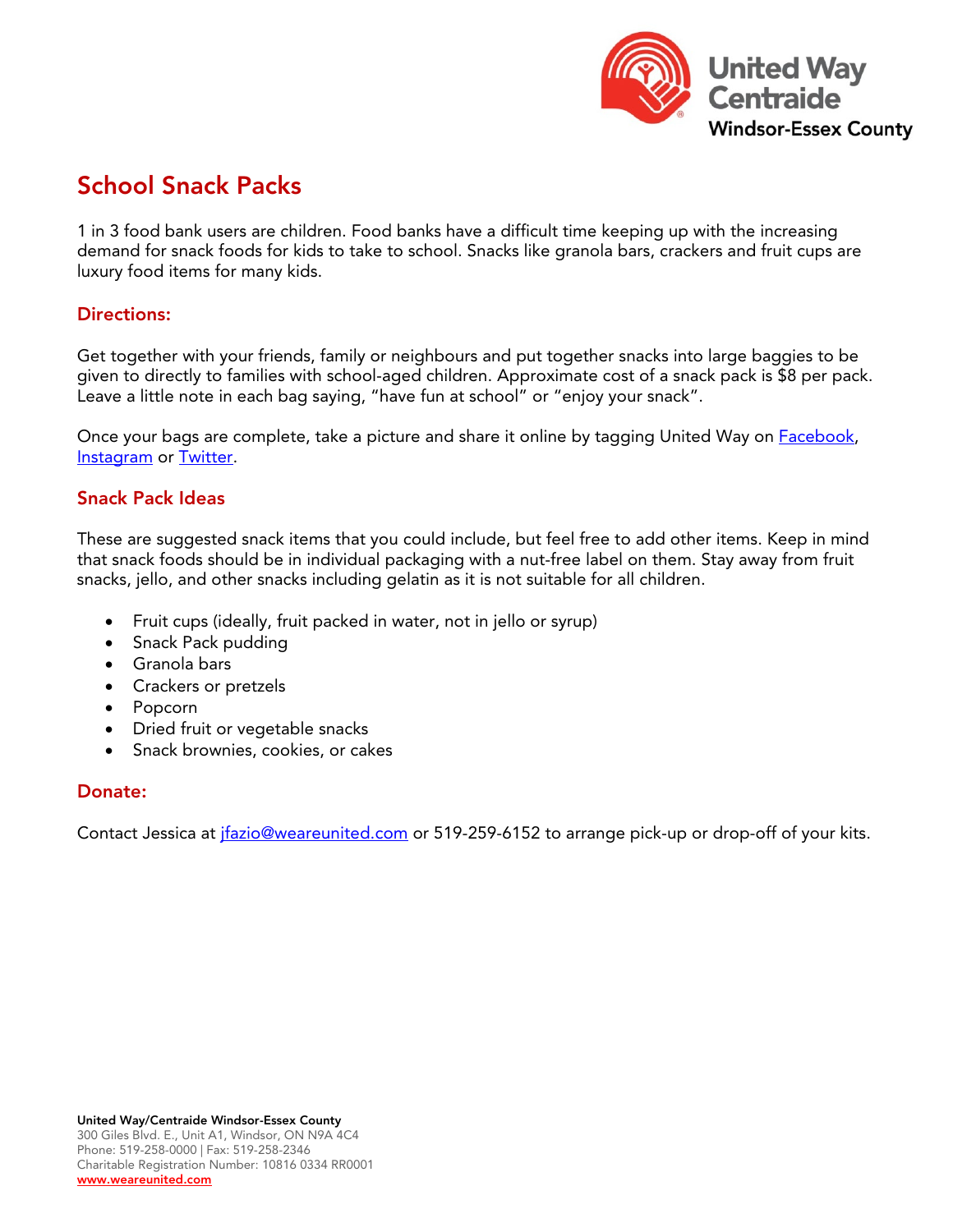

# Making Homes Safe

Feeling safe in your home should be a right for all – but we know this isn't always the case. Many homes are lacking working smoke detectors, and even less have working carbon monoxide monitors. Things like poor outdoor lighting and overgrown landscaping also make people feel less safe in their own homes. These kits include things like LED porch lights, fire alarms, carbon monoxide detectors and landscaping tools to help improve the safety conditions for families living in priority neighbourhoods. Landscaping tools are included in these kits so that residents have the proper equipment they need to trim trees and shrubs that extend into their walkways or alley ways. This helps increase sightlines and safety in neighbourhoods.

# Directions:

Get together with your friends, family or neighbours and put together supplies into a bag or box to be given to directly to residents who need support to feel safe in their homes. Approximate cost is \$60 - \$70 per kit. Get creative and include an encouraging note with your own personal greeting. Example "thinking of you" or "share some kindness today".

# Items that should go in each kit:

- A smoke detector
- A plug-in carbon monoxide detector (a combo smoke and carbon monoxide is a good idea too)
- A package of double A batteries
- An LED porch light
- Outdoor gloves
- Garden scissors or pruners

Once your bags are complete, take a picture and share it online by tagging United Way on **Facebook**, [Instagram](https://www.instagram.com/unitedwaywe/?hl=en) or [Twitter.](https://twitter.com/UnitedWayWE)

### Donate:

Contact Jessica at *ifazio@weareunited.com or* 519-259-6152 to arrange pick-up or drop-off of your kits.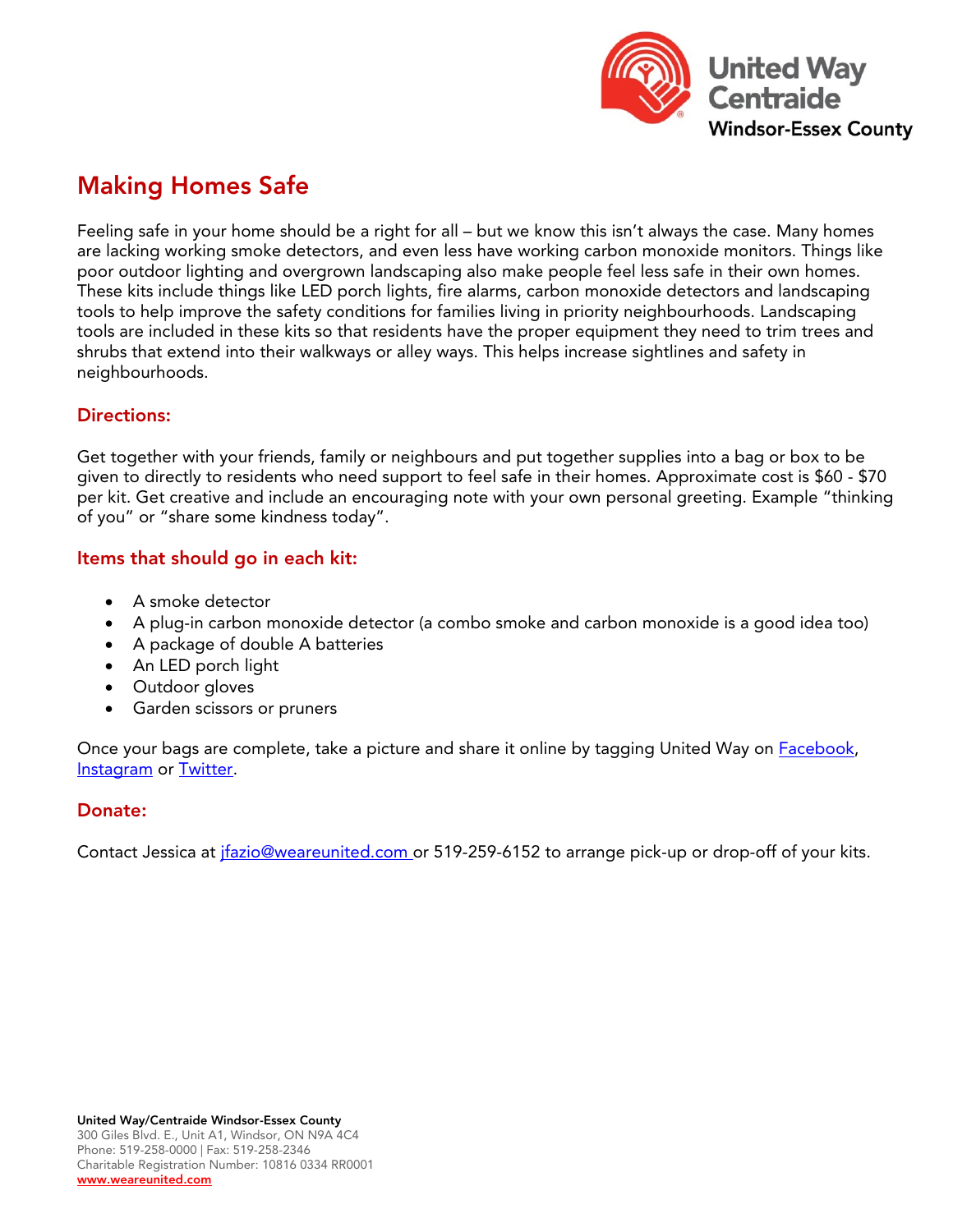

# Menstrual Hygiene Kits

Menstrual Hygiene products are one of the most highly requested and least donated items. Periods are a fact of life, and people living in poverty often face the added challenge of acquiring menstrual hygiene products. For those experiencing homelessness, this is an even bigger challenge.

United Way and our labour partners host the 'Tampon Tuesday' collection drive each spring, but we know these items are needed by many, all year long. These items are not affordable and become an expensive necessity for those in vulnerable positions.

# Directions:

Get together with your friends, family or neighbours and put together supplies into a bag or box to be given to directly to people in need of menstrual products. Approximate cost is \$20 per kit. Get creative and include an encouraging note with your own personal greeting. Example "thinking of you" or "share some kindness today".

## Items that could go in each kit:

- A package of menstrual pads
- A package of menstrual tampons
- A package of personal cleansing wipes
- Deodorant
- Body Wash

Once your kits are complete, take a picture and share it online by tagging United Way on **Facebook**, [Instagram](https://www.instagram.com/unitedwaywe/?hl=en) or [Twitter.](https://twitter.com/UnitedWayWE)

### Donate:

Contact Jessica at *jfazio@weareunited.com* or 519-259-6152 to arrange pick-up or drop-off of your kits.